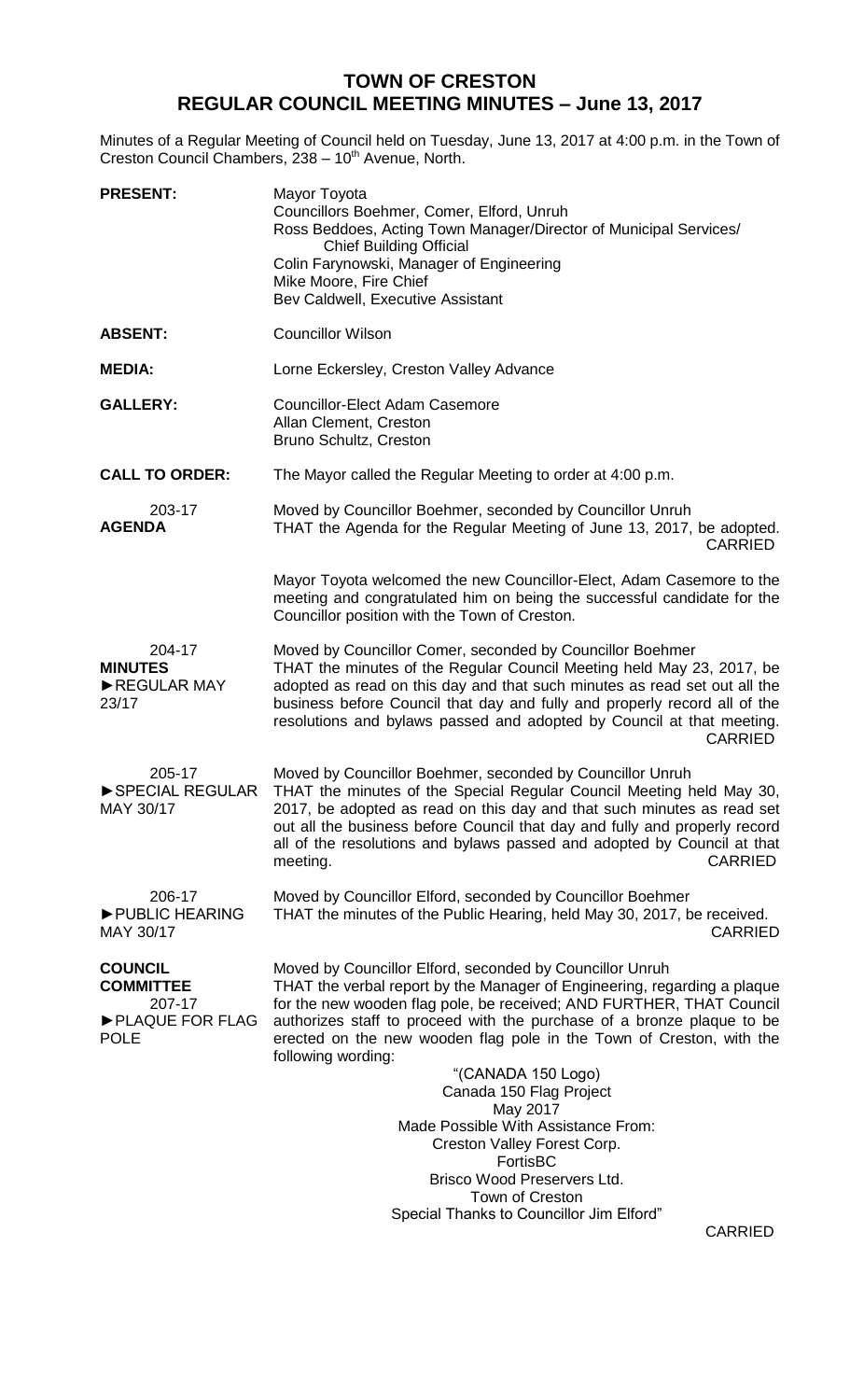| 208-17<br>DEVON STREET<br><b>TRAIL PLAQUE</b>                    | Moved by Councillor Comer, seconded by Councillor Unruh<br>THAT the verbal report by the Manager of Engineering, regarding a plaque<br>for the new 'Devon Street Trail', be received; AND FURTHER, THAT staff<br>report back to Council on the design and wording for the proposed plaque<br>for the 'Devon Street Trail', following discussions with the Creston Rotary<br>Club and Columbia Basin Trust with respect to conforming to print and<br>logo standards for those organizations.<br><b>CARRIED</b>                                                                                                                                                                                                                                                                                                  |
|------------------------------------------------------------------|-----------------------------------------------------------------------------------------------------------------------------------------------------------------------------------------------------------------------------------------------------------------------------------------------------------------------------------------------------------------------------------------------------------------------------------------------------------------------------------------------------------------------------------------------------------------------------------------------------------------------------------------------------------------------------------------------------------------------------------------------------------------------------------------------------------------|
| 209-17<br>COMMUNITY<br><b>RECOGNITION</b><br><b>AWARDS</b>       | Moved by Councillor Elford, seconded by Councillor Comer<br>THAT Ltr #298 from the Canadian Wood Council, regarding nominations<br>for the 2017 Community Recognition Awards, be received.<br><b>CARRIED</b>                                                                                                                                                                                                                                                                                                                                                                                                                                                                                                                                                                                                    |
| 210-17<br>▶ KOOTENAY<br>PRODUCED RE LIC.<br>OF OCCUPATION        | Moved by Councillor Unruh, seconded by Councillor Boehmer<br>THAT Ltr #310 from Eden Yesh, Kootenay Produced, requesting use of<br>Town land, be received; AND FURTHER, THAT Council authorizes staff to<br>issue a Licence of Occupation to Kootenay Produced, for use of a portion<br>of 111 Northwest Boulevard (Farmers' Market Site), for two hours per<br>week to receive local agricultural product for mobile food sales and<br>distribution, for the period June 23 to November 24, 2017.<br><b>CARRIED</b>                                                                                                                                                                                                                                                                                            |
| 211-17<br>RQST GRANT RE<br>ZONE 7 BC SR.<br><b>GAMES SOCIETY</b> | Moved by Councillor Unruh, seconded by Councillor Comer<br>THAT Ltr #305 from Robert Ewashen, and Ltr #241 from the BC Senior<br>Games Society, requesting a financial contribution, be received; AND<br>FURTHER, THAT staff advise Mr. Robert Ewashen and the Zone 7, BC<br>Senior Games Society that Council has received the Society's request for<br>grant funding to assist attendees of the 55+ BC Games, and recommends<br>that the Society consider submitting an application for funding assistance<br>through the Columbia Basin Trust/Community Initiatives Program funding<br>opportunity, with applications being accepted in February 2018, as the<br>Town's annual Discretionary Grant budget is very limited and is not able to<br><b>CARRIED</b><br>address financial requests of this nature. |
| 212-17<br>SKOOKUMCHUK<br>PULP INC.                               | Moved by Councillor Comer, seconded by Councillor Boehmer<br>THAT Ltr #297 from KPMG Forest Certification Services Inc., regarding a<br>Stakeholder Consultation process for Skookumchuk Pulp Inc., be received.<br><b>CARRIED</b>                                                                                                                                                                                                                                                                                                                                                                                                                                                                                                                                                                              |
| 213-17<br>RQST RE TRAIL<br>(CV FOREST CORP.)                     | Moved by Councillor Elford, seconded by Councillor Comer<br>THAT the verbal report by the Director of Municipal Services, regarding a<br>proposal from the Creston Valley Forest Corporation (Community Forest),<br>for a trail to be constructed from Helen Street up on to Goat Mountain, be<br>received as further information will be coming forward at a later date.<br><b>CARRIED</b>                                                                                                                                                                                                                                                                                                                                                                                                                     |
| 214-17<br>CANCEL JUNE 20<br><b>COTW MEETING</b>                  | Moved by Councillor Boehmer, seconded by Councillor Comer<br>THAT the Committee of the Whole meeting scheduled for June 20, 2017,<br><b>CARRIED</b><br>be cancelled due to a lack of agenda items.                                                                                                                                                                                                                                                                                                                                                                                                                                                                                                                                                                                                              |
| 215-17<br>STRATEGIC<br><b>PRIORITIES CHART</b>                   | Moved by Councillor Unruh, seconded by Councillor Boehmer<br>THAT the Strategic Priorities Chart, as presented, be received.<br><b>CARRIED</b>                                                                                                                                                                                                                                                                                                                                                                                                                                                                                                                                                                                                                                                                  |
| 216-17<br>FOLLOW UP<br><b>ACTION LIST</b>                        | Moved by Councillor Unruh, seconded by Councillor Boehmer<br>THAT the Regular Council Meeting Follow-Up Action List, as of May 23,<br>2017, be received.<br><b>CARRIED</b>                                                                                                                                                                                                                                                                                                                                                                                                                                                                                                                                                                                                                                      |
| <b>REPORTS OF REPS.</b><br>CLR BOEHMER                           | Councillor Boehmer reported on his attendance at a Cemetery Select<br>Committee meeting.                                                                                                                                                                                                                                                                                                                                                                                                                                                                                                                                                                                                                                                                                                                        |
| CLR COMER                                                        | Councillor Comer reported on her attendance at the Federation of<br>Canadian Municipalities Conference, Fields Forward meetings, a Creston<br>Valley Services Committee meeting, and a Regional District Organic<br>Diversion meeting.                                                                                                                                                                                                                                                                                                                                                                                                                                                                                                                                                                          |
| CLR ELFORD                                                       | Councillor Elford reported on his attendance at a Creston Valley Forest<br>Corporation meeting, a Regional District Organic Diversion meeting, and<br>the Creston-Kootenay Foundation Gala event.                                                                                                                                                                                                                                                                                                                                                                                                                                                                                                                                                                                                               |
| CLR UNRUH                                                        | Councillor Unruh reported on her attendance at the Federation of<br>Canadian Municipalities Conference.                                                                                                                                                                                                                                                                                                                                                                                                                                                                                                                                                                                                                                                                                                         |